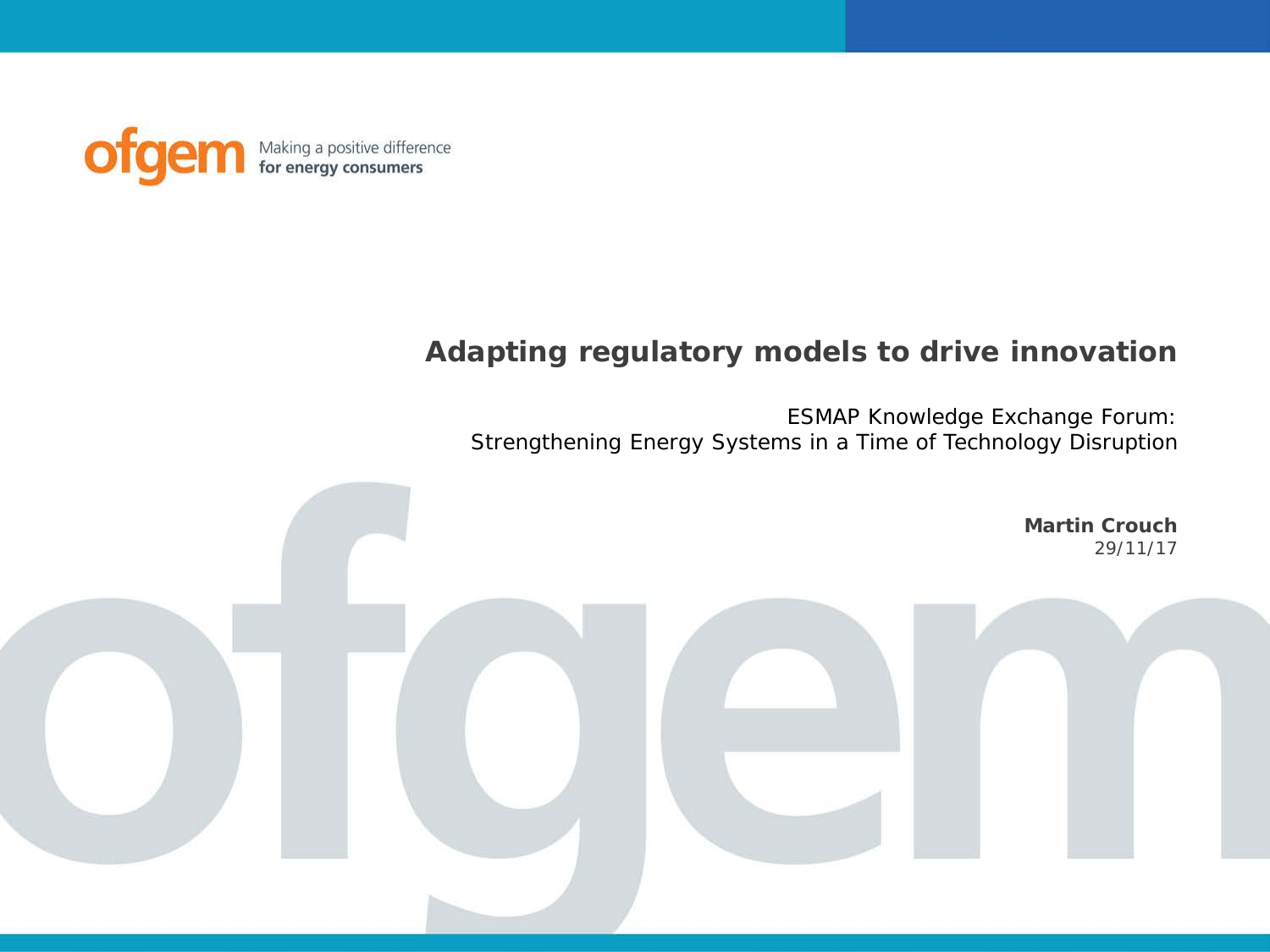



- Context the British energy sector
- What innovations are we seeing?
- How should regulation respond?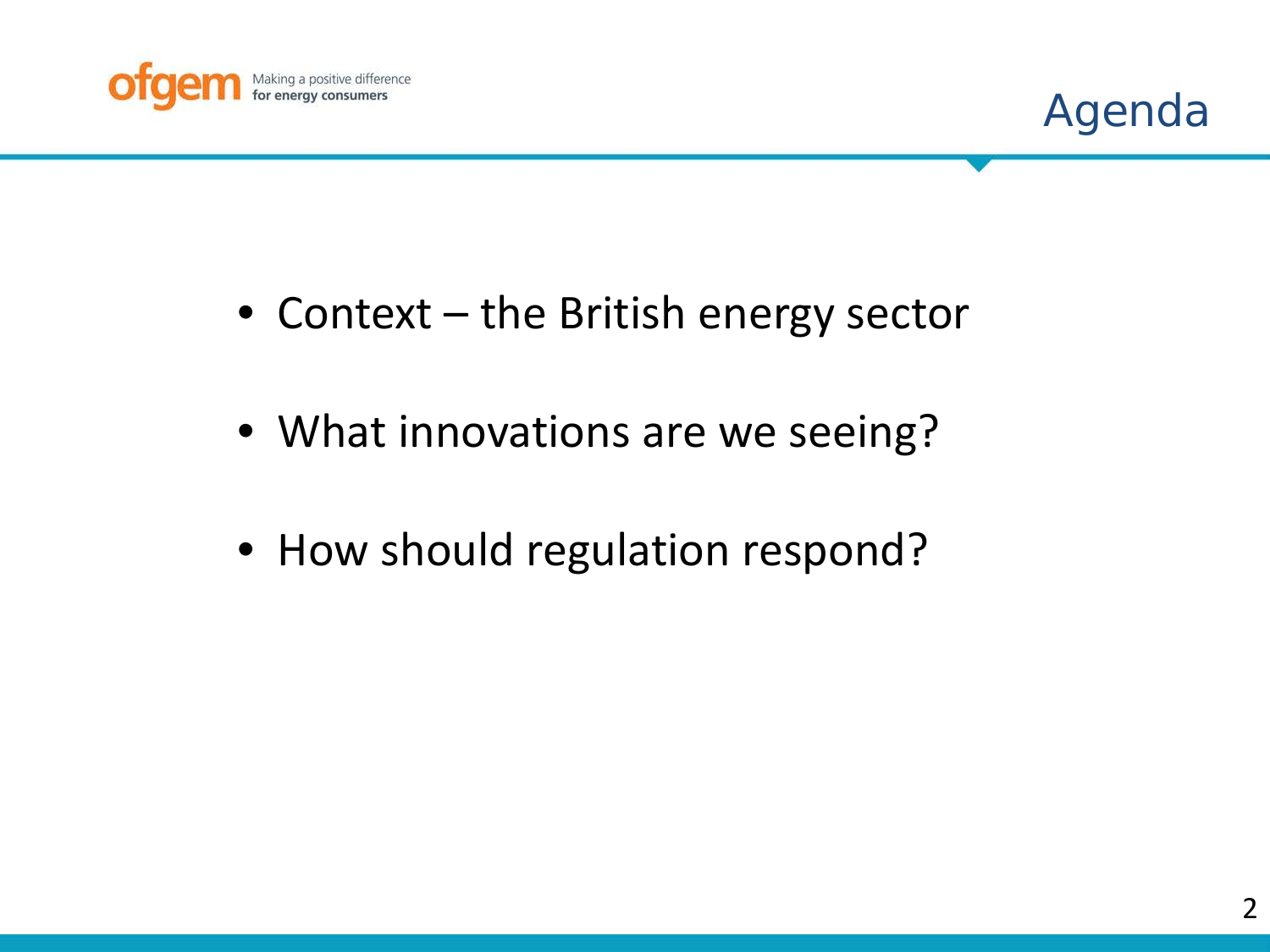

# Electricity value chain



Key features:

- Unbundling
- 3 • Competition in generation, support contracts for renewables (and new nuclear) and for capacity
- Competition in retail two-tier market, price caps coming back
- Revenues capped for monopoly networks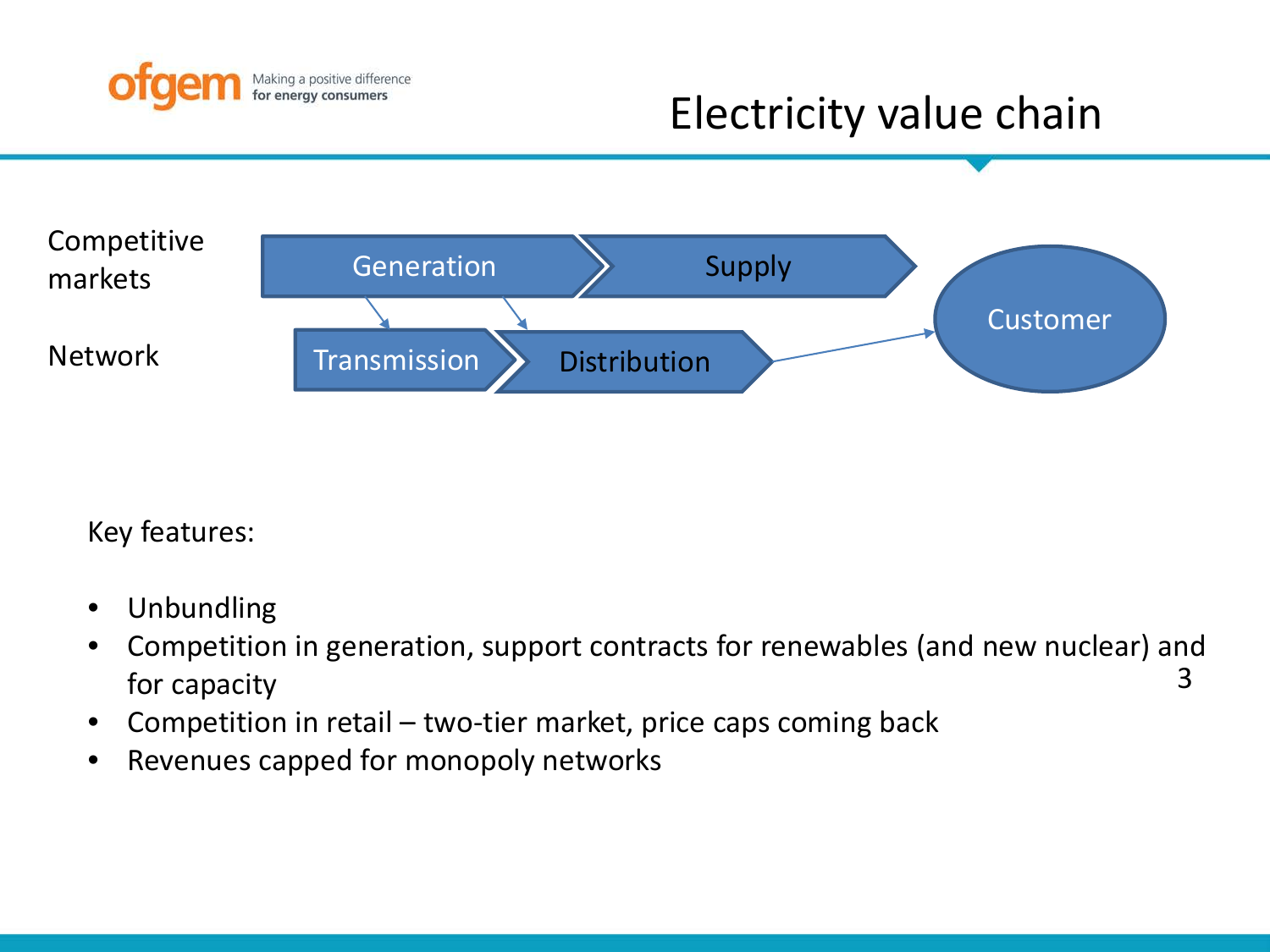

## Generation mix

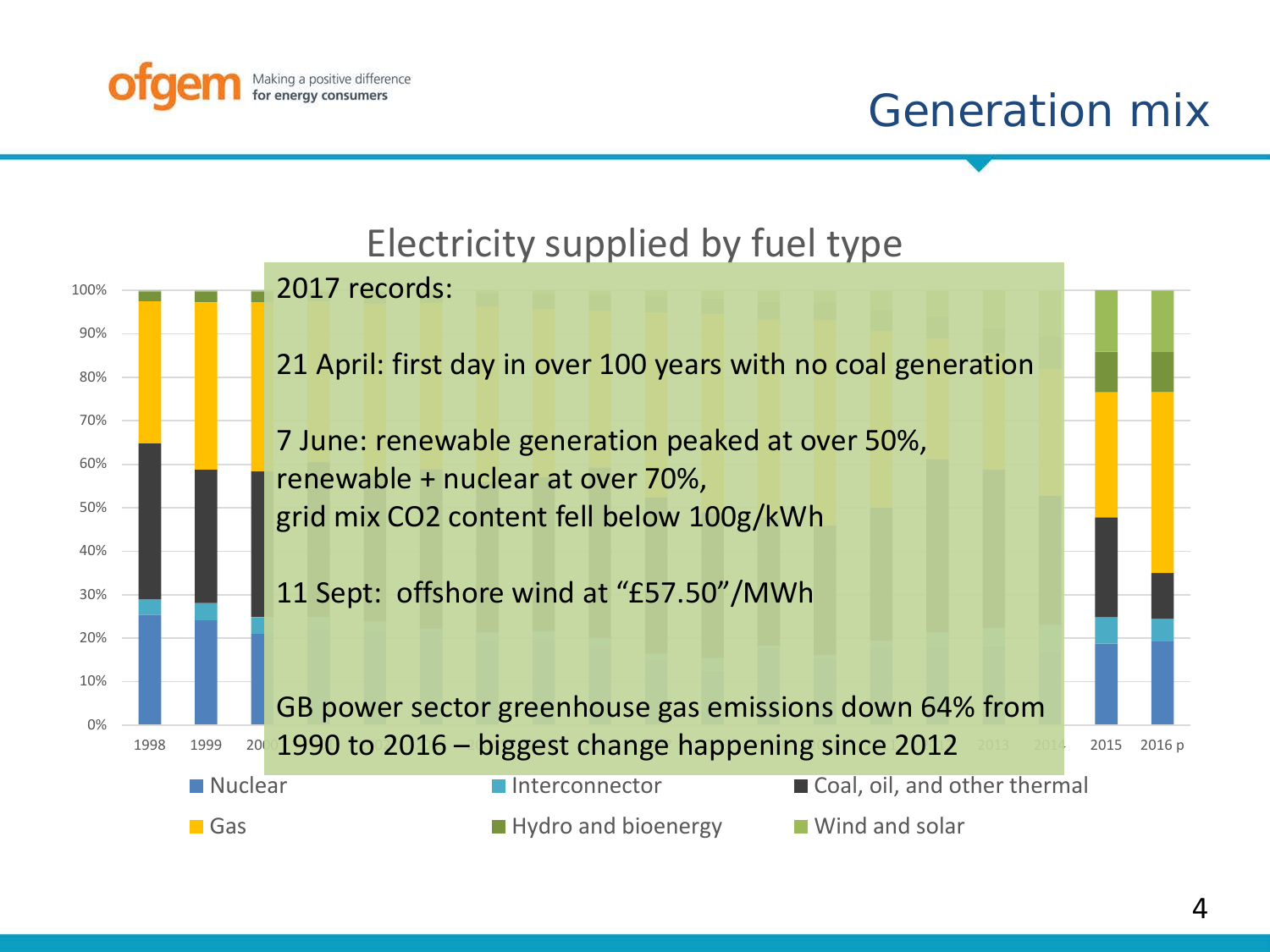

## Case study – solar PV

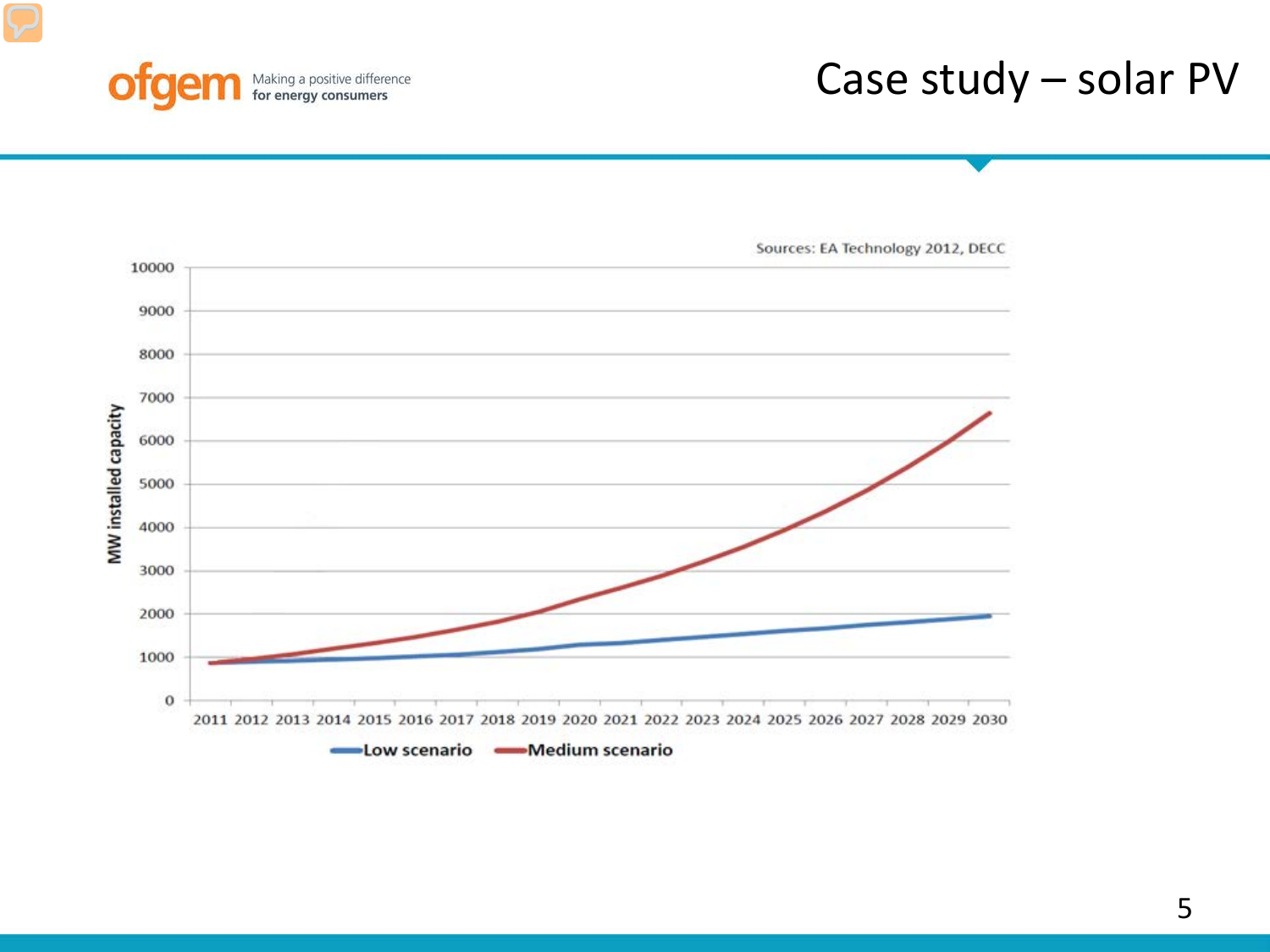

## Case study – solar PV



Outturn vs expectations. Cumulative capacity now stands at approx. 12GW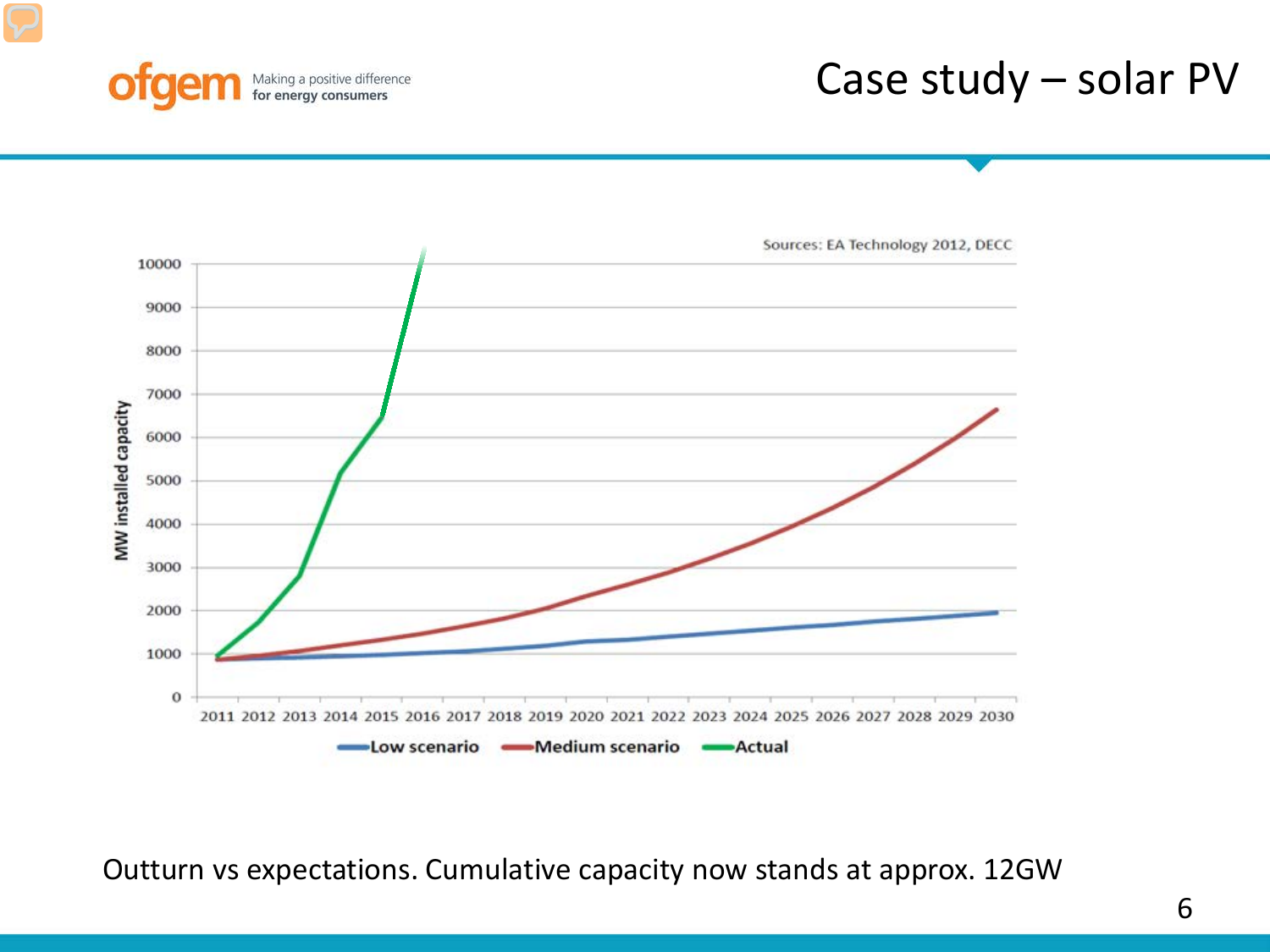

# The energy sector is changing

### **We expect... Construction in the UP** of Driven by...

- An increasingly flexible system
- A more decentralised energy sector
- Increasing interdependence
- A more diverse commercial environment
- New innovative services for consumers
- Whole systems innovations

**Technological** change

Behaviour **Economic** 

Decarbonisation agenda

New business models

developments

Policies / incentives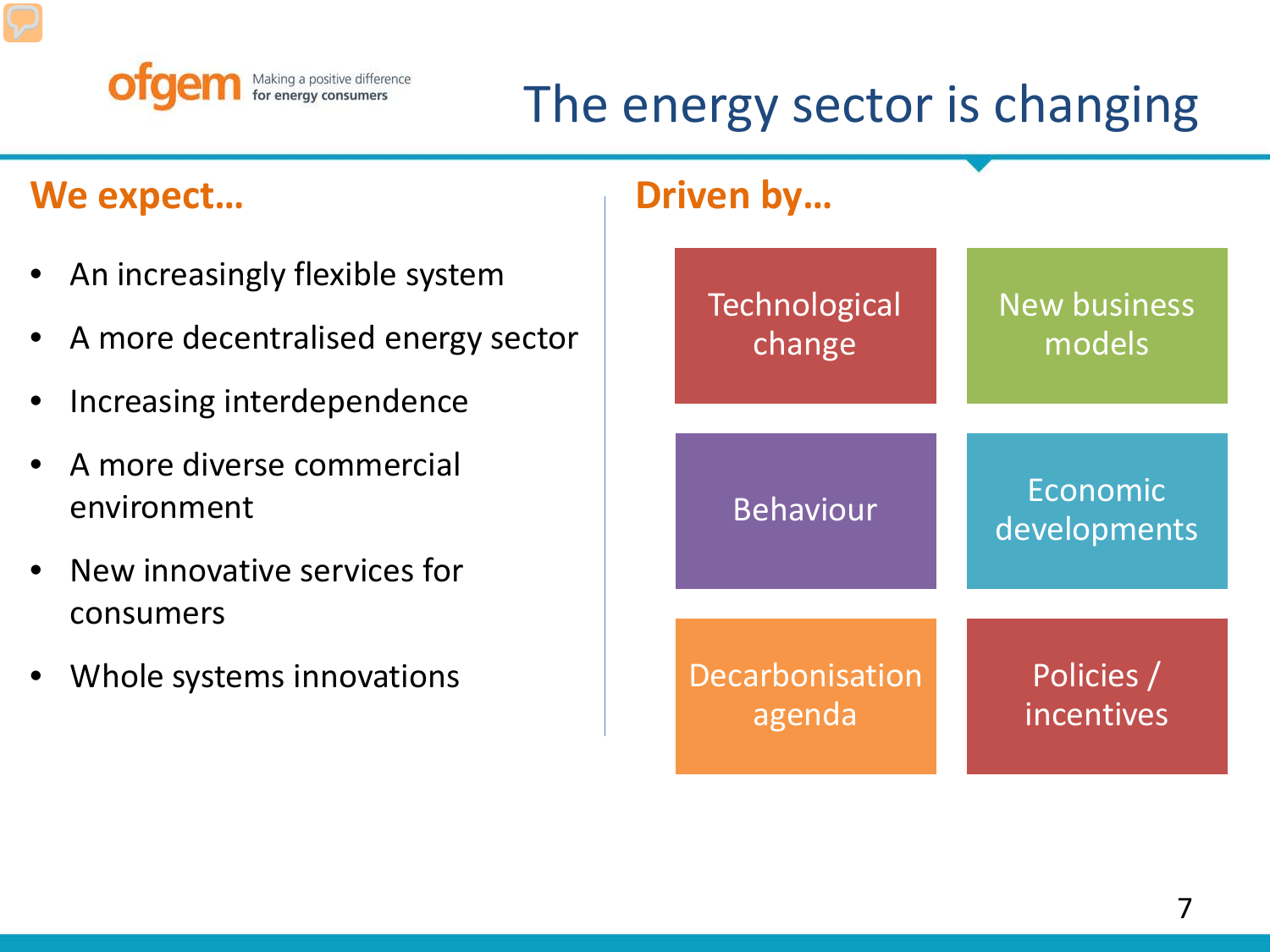

# How should regulation respond?

**Open and available Allow breathing room Flexible and iterative Use regulatory principles** Designate specialist teams to work with entrants; Listen and learn, be open to radical change [www.ofgem.gov.uk/innovation-link](http://www.ofgem.gov.uk/innovation-link) Foster safe regulatory spaces for new ideas to be trialled: Sandbox model Design for outcomes rather than being prescriptive Recognise a changing sector while protecting consumers

**Fundamental uncertainty: prioritise agility, markets, economic analysis**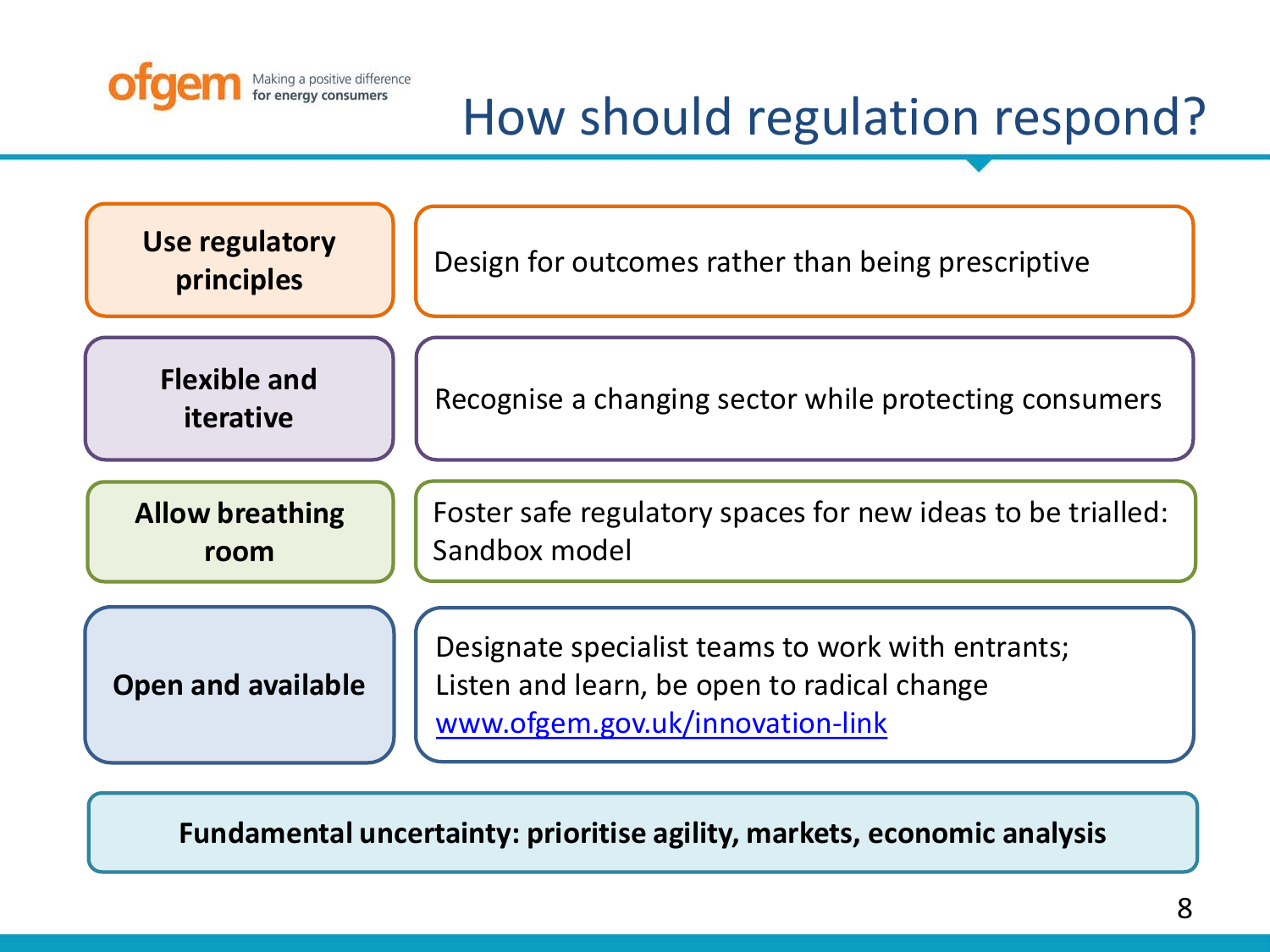

# What are we seeing?

N

|  | Innovating existing services                                                                                                                                                                                          |                                                            |                                             | Disruptive ideas                               |                                                                             |                                |  |
|--|-----------------------------------------------------------------------------------------------------------------------------------------------------------------------------------------------------------------------|------------------------------------------------------------|---------------------------------------------|------------------------------------------------|-----------------------------------------------------------------------------|--------------------------------|--|
|  | <b>Retail: switching</b><br>services, apps                                                                                                                                                                            | <b>Energy storage</b><br>and efficiency<br>business models |                                             | Electric vehicle<br>charging concepts          |                                                                             | Peer-to-peer<br>trading        |  |
|  |                                                                                                                                                                                                                       | Smart devices and<br>demand response<br><b>services</b>    |                                             | Integrating smart<br>homes with smart<br>grids |                                                                             | <b>Blockchain use</b><br>cases |  |
|  | Centrica, Nov 2017: "What was<br>recently considered the future (like<br>storage and microgrids), is now<br>considered the past. Things we<br>thought were 10 years away (like<br>peer-to-peer energy sales and local |                                                            | <b>Network</b><br>management: AI,<br>robots |                                                | 'Disintermediation'<br>and disaggregation<br>of energy supplier<br>services |                                |  |

energy markets) are happening now."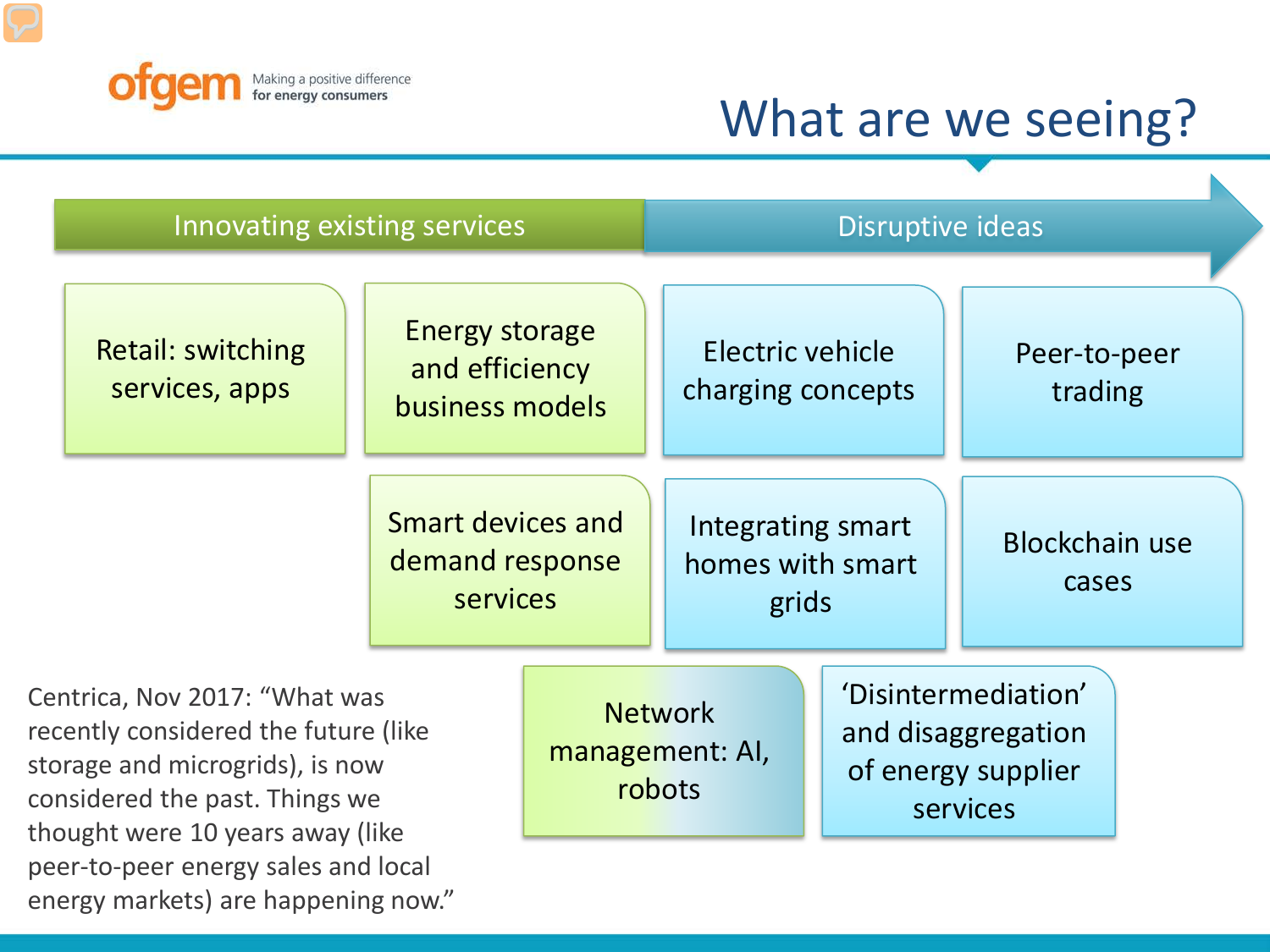



RIIO 1 controls started in 2013 and 2015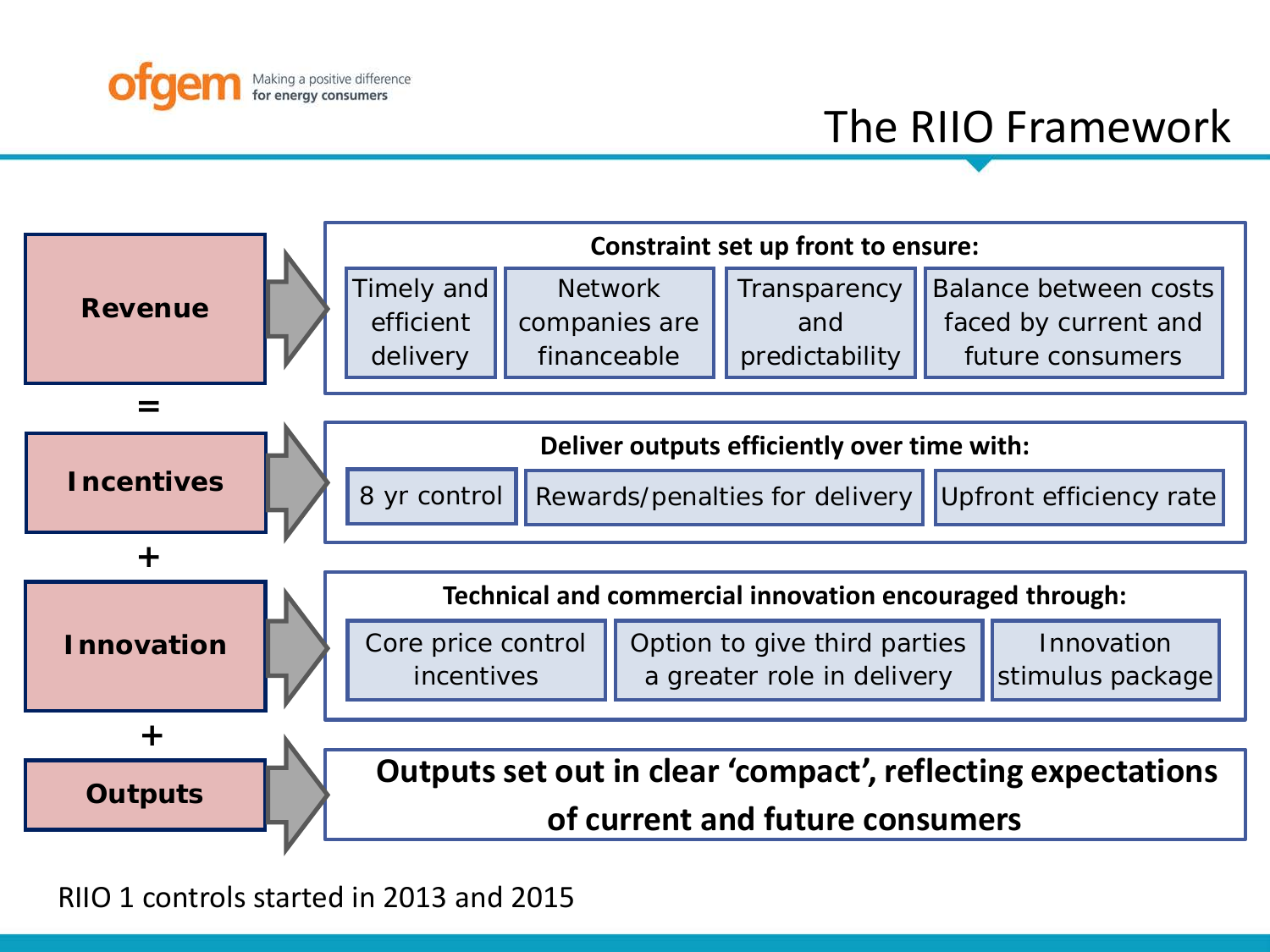

# Conclusions for GB

#### **Change is accelerating**

Technology, business models, consumer behaviour…

A great opportunity

Regulatory response:

- Balance predictability (regulatory stances) and change
- Markets where feasible more flexible
- Cost and value reflective pricing; minimise distortions
- Principles where outcomes matter, prescription for consistency
- Network regulation based on outcomes and incentives (RIIO)
- Support for trials and demonstration
- Practical help for innovation